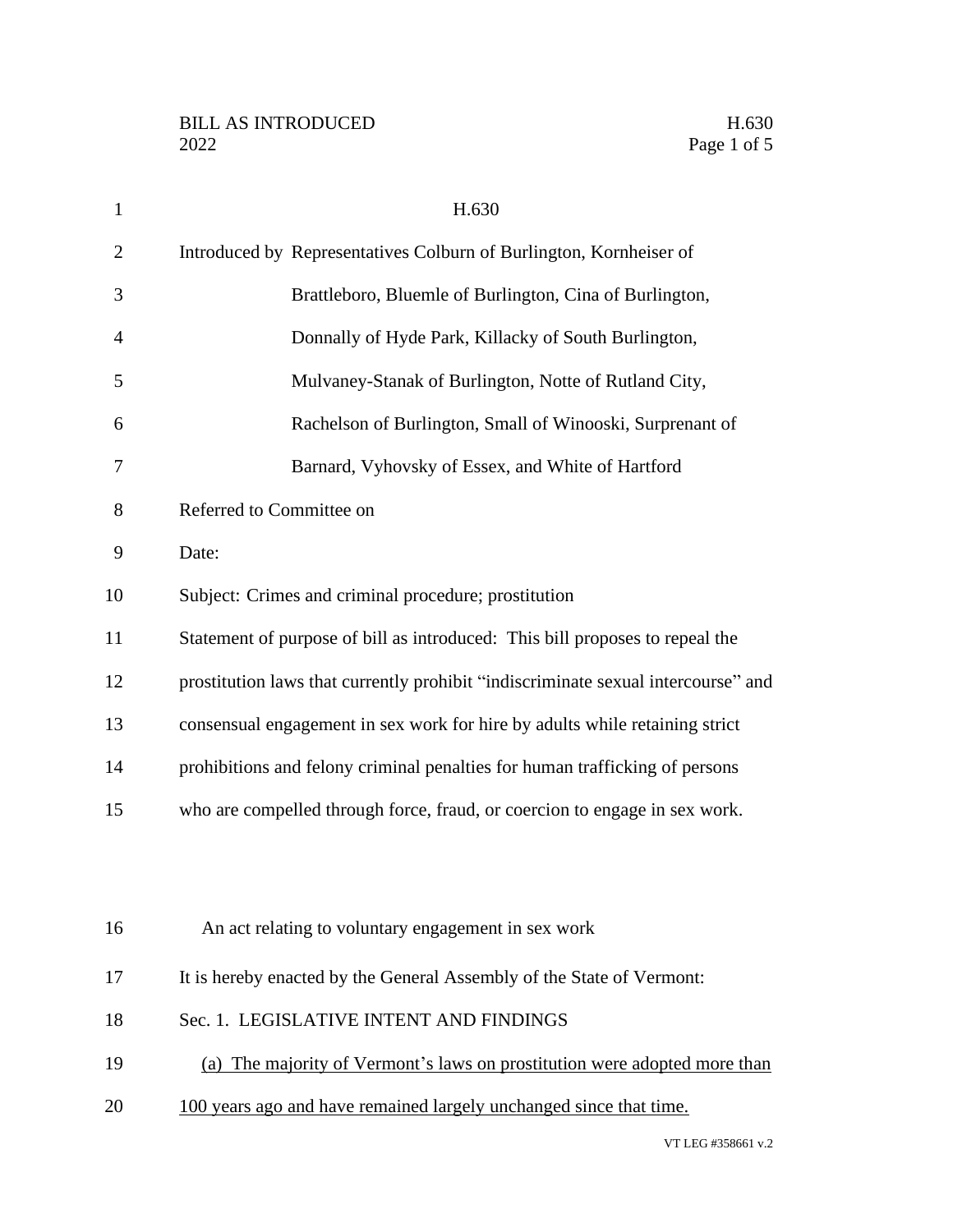| $\mathbf{1}$   | (b) Under current Vermont law, the term "prostitution" includes "the             |
|----------------|----------------------------------------------------------------------------------|
| $\mathbf{2}$   | offering or receiving of the body for sexual intercourse for hire and shall also |
| 3              | be construed to include the offering or receiving of the body for indiscriminate |
| $\overline{4}$ | sexual intercourse without hire."                                                |
| 5              | (c) These laws reflect the social mores of the early 1900s, criminalizing not    |
| 6              | only voluntary sex work but sexual activity outside marriage, and no longer      |
| 7              | reflect Vermont's commitment to personal and bodily autonomy.                    |
| 8              | (d) Data has consistently shown that the criminalization of voluntary sex        |
| 9              | work is associated with increased risk of sexual and physical violence from      |
| 10             | clients, domestic partners, or other parties; increased risk of HIV and other    |
| 11             | sexually transmitted infections; and a disruption of sex workers' support        |
| 12             | networks, workplace safety, and risk reduction strategies, resulting in reduced  |
| 13             | physical and emotional health for sex workers.                                   |
| 14             | (e) A 2018 Johns Hopkins Bloomberg School of Public Health meta-                 |
| 15             | analysis reviewed over 130 studies conducted over 30 years, synthesizing         |
| 16             | evidence on the extent to which sex work laws and policing practices affect sex  |
| 17             | workers' safety, health, and access to services, and the pathways through        |
| 18             | which these effects occur. The study concluded "the qualitative and              |
| 19             | quantitative evidence demonstrate the extensive harms associated with            |
| 20             | criminalization of sex work, including laws and enforcement targeting the sale   |
| 21             | and purchase of sex, and activities relating to sex work organization. There is  |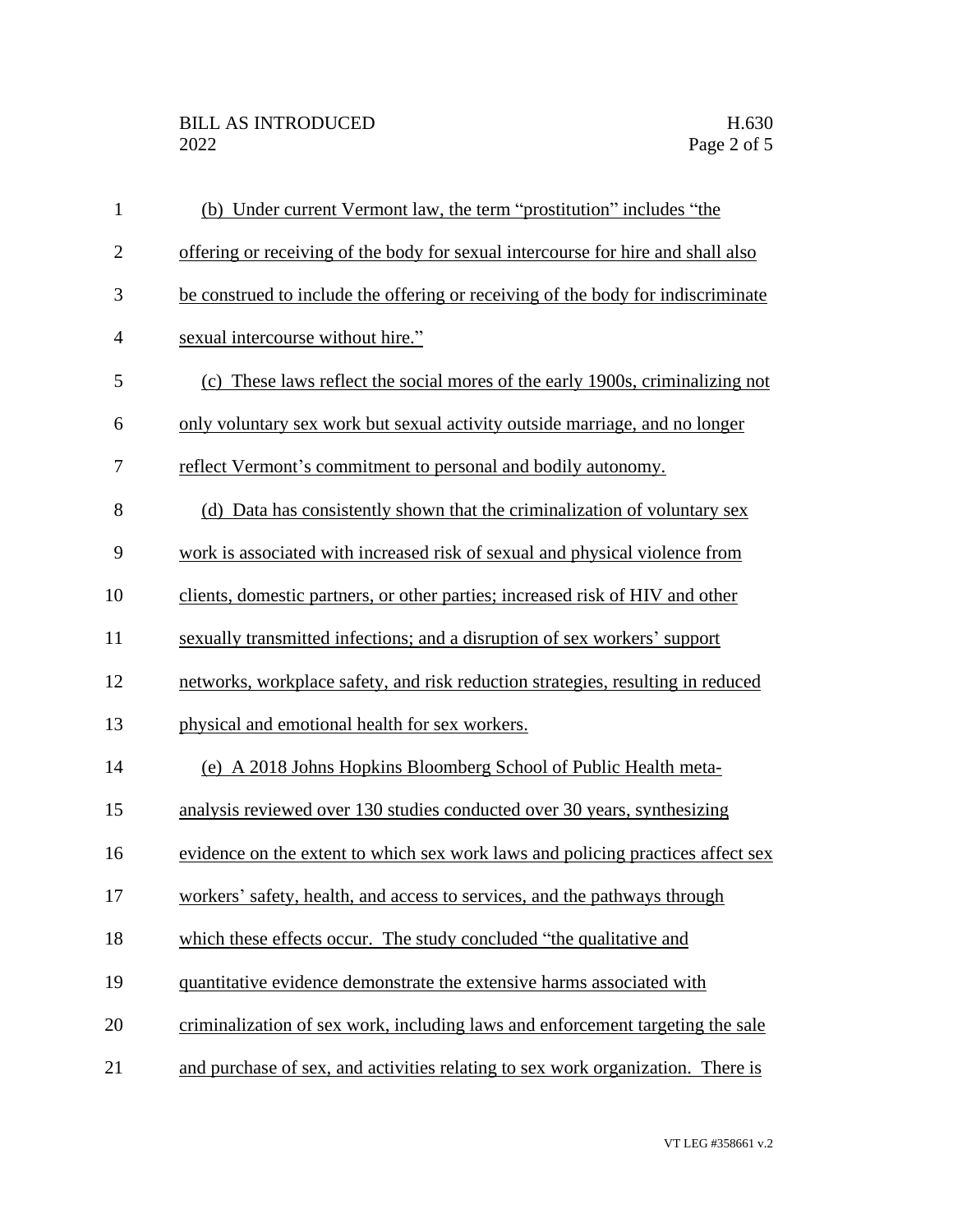| $\mathbf{1}$   | an urgent need to reform sex-work-related laws and institutional practices so as |
|----------------|----------------------------------------------------------------------------------|
| $\overline{2}$ | to reduce harms and barriers to the realization of health."                      |
| 3              | (f) It is the intent of the General Assembly to repeal the laws prohibiting      |
| $\overline{4}$ | "indiscriminate" sex and voluntary sex work between consenting adults while      |
| 5              | retaining strict prohibitions and criminal penalties for human trafficking of    |
| 6              | persons for sex work.                                                            |
| 7              | $(g)(1)$ Pursuant to 13 V.S.A. chapter 60, it is illegal to:                     |
| 8              | (A) recruit, entice, harbor, transport, provide, or obtain by any means          |
| 9              | a person under 18 years of age for the purpose of having the person engage in a  |
| 10             | commercial sex act;                                                              |
| 11             | (B) recruit, entice, harbor, transport, provide, or obtain any person            |
| 12             | through force, fraud, or coercion for the purpose of having the person engage    |
| 13             | in a commercial sex act or compel any person through force, fraud, or coercion   |
| 14             | to engage in a commercial sex act; and                                           |
| 15             | (C) patronize a person under 18 years of age for a commercial sex act            |
| 16             | or patronize any person for a commercial sex act who is being compelled          |
| 17             | through force, fraud, or coercion to engage in a commercial sex act.             |
| 18             | (2) "Coercion" as it applies to compelling a person to engage in a               |
| 19             | commercial sex act means:                                                        |
| 20             | (A) the threat of serious harm, including physical or financial harm to          |
| 21             | or physical restraint against any person;                                        |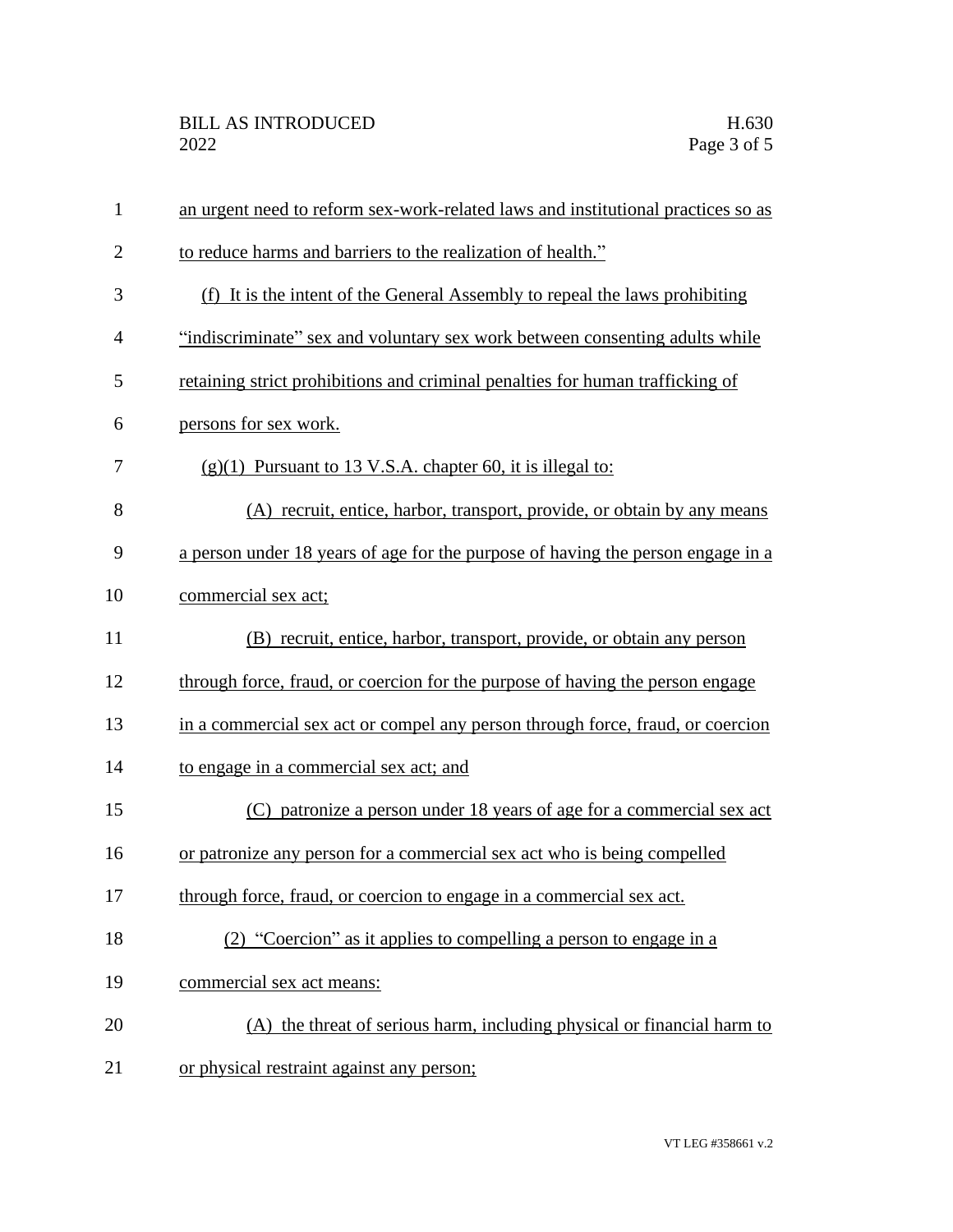## BILL AS INTRODUCED H.630<br>2022 Page 4 of 5

| $\mathbf{1}$   | (B) any scheme, plan, or pattern intended to cause a person to believe             |
|----------------|------------------------------------------------------------------------------------|
| $\overline{c}$ | that failure to perform an act would result in serious bodily or financial harm to |
| 3              | or physical restraint of any person;                                               |
| 4              | (C) the abuse or threatened abuse of law or the legal process;                     |
| 5              | (D) withholding, destroying, or confiscating any actual or purported               |
| 6              | passport, immigration document, or any other government identification             |
| 7              | document of another person;                                                        |
| 8              | (E) providing a drug, including alcohol, to another person with the                |
| 9              | intent to impair the person's judgment or maintain a state of chemical             |
| 10             | dependence;                                                                        |
| 11             | (F) wrongfully taking, obtaining, or withholding any property of                   |
| 12             | another person;                                                                    |
| 13             | (G) blackmail;                                                                     |
| 14             | (H) asserting control over the finances of another person;                         |
| 15             | debt bondage; or<br>(I)                                                            |
| 16             | (J) with holding or threatening to with hold food or medication.                   |
| 17             | (h) Penalties for offenses relating to human trafficking range from a              |
| 18             | maximum of five years imprisonment (facilitation of human trafficking) to a        |
| 19             | mandatory 20 years to life imprisonment (aggravated trafficking).                  |
| 20             | Sec. 2. REPEAL                                                                     |
| 21             | 13 V.S.A. chapter 59, subchapter 2 (prostitution) is repealed.                     |